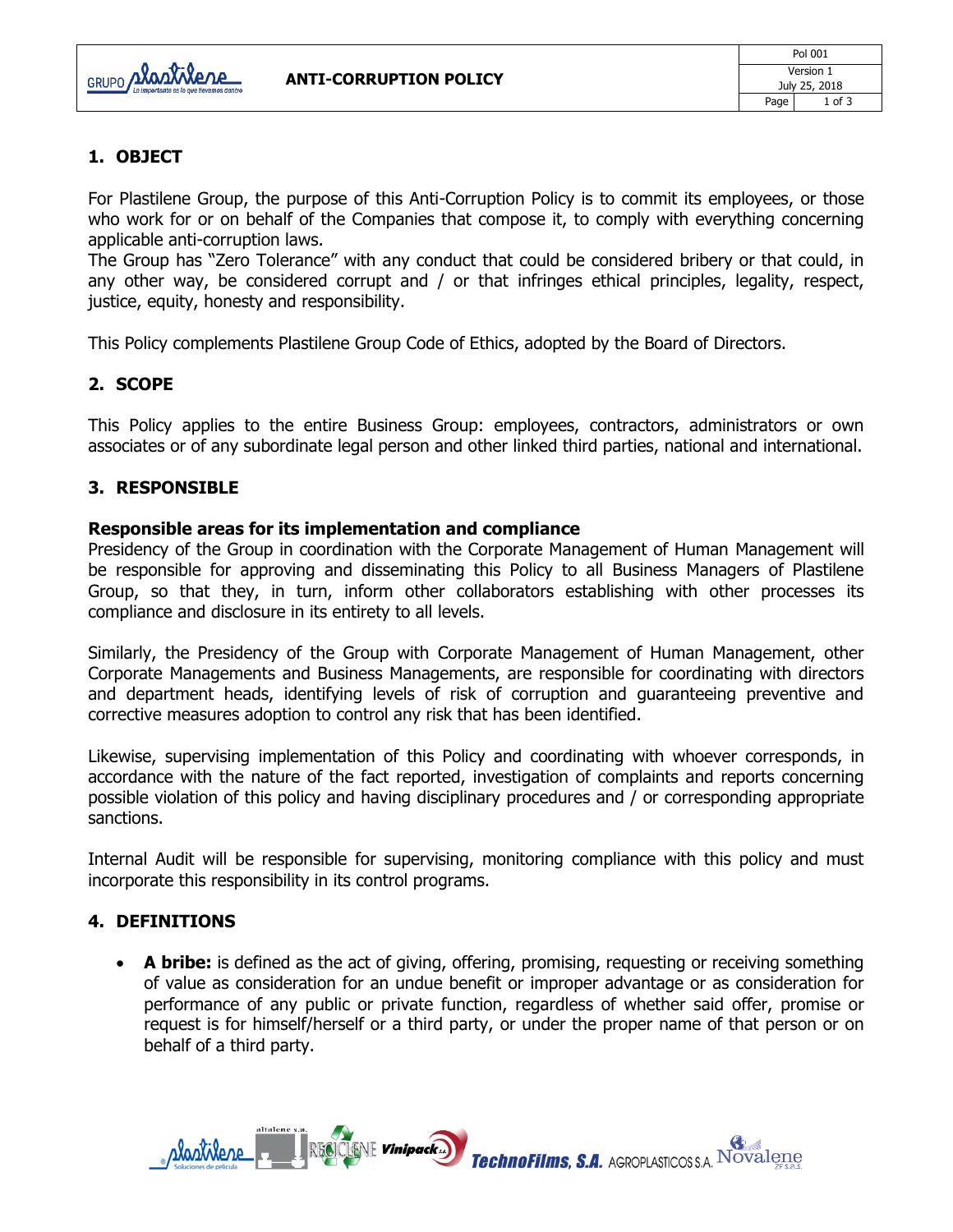

- **An agent:** is a third party authorized to act on behalf of any of Plastilene Group companies. Agents including, among others, legal advisors, consultants, suppliers, general agents, commercial agents and, in general, any intermediary with the ability to engage the Group's companies in any type of transaction.
- For all purposes of this Policy, all agents and proxies are Representatives of the Company and therefore they are required to comply with this Policy.
- Prohibition of bribery in Business Group includes "commercial bribery", that is, indirect bribery which violates laws of many countries. Commercial bribery generally involves giving something of value to an intermediary, for example, an employee of a customer, without knowledge of the immediate superior of that official's employer, with the intention of improperly influencing business conduct of that company.
- Therefore, Plastilene Group companies and Company Representatives are strictly prohibited from offering, paying, promising in payment, authorizing payment, requesting, receiving or authorizing receipt of money or anything of value, whether direct or indirectly, for the purpose of obtaining, retaining or directing business towards any person or for any other type of improper advantage. The expression "anything of value", indicated above includes money, gifts, entertainment, travel, services and any other hospitality.
- Some examples of prohibited payments include granting of money, expensive or disproportionate gifts, loans, trips, discounts among others.

# **5. DEVELOPMENT**

# **5.1 Absolute prohibition of any form of bribery**

Plastilene Business Group strictly prohibits bribery in any form, including directly or indirectly through an agent or other third party, whether in relation to a public official or a private person.

### **5.2 Colombian anti-corruption statute**

Colombian regulations expressly sanction corrupt conduct related to employees and former public employees, as well as directors, employees, administrators and advisers of private companies.

Colombian main anti-corruption regulations are formulated in Criminal Code (Law 599 of January 2000), in Law 1474 of 2011, known as Anti-Corruption Statute, by means of which rules aimed at strengthening mechanisms of protection, investigation and punishment of corrupt acts and effectiveness of public management; likewise, in Law 1778 of February 02, 2016 on rules on